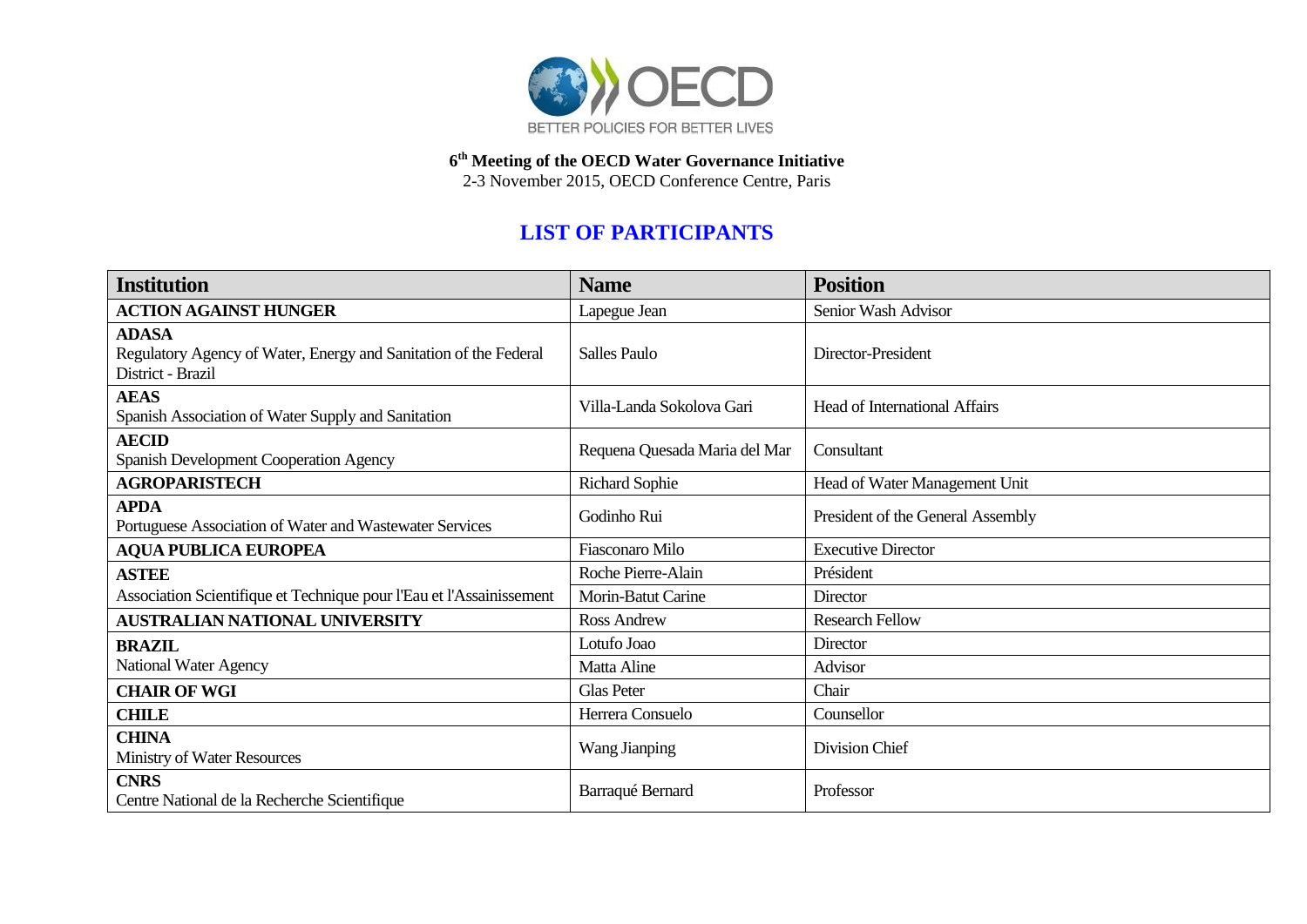| <b>CZECH REPUBLIC</b>                                                    | <b>Zdimera</b> Ales        | <b>First Secretary</b>                                                                      |
|--------------------------------------------------------------------------|----------------------------|---------------------------------------------------------------------------------------------|
| <b>DELTARES</b>                                                          | Seijger Chris              | <b>Researcher and Advisor</b>                                                               |
| <b>DUTCH WATER AUTHORITIES</b>                                           | Uijterlinde Rob            | Project Leader                                                                              |
| <b>EDF</b><br>Eléctricité de France                                      | <b>Bellet Laurent</b>      | Water & Energy Advisor                                                                      |
| <b>ENGIE</b>                                                             | <b>Favrot Elsa</b>         | Environmental advisor                                                                       |
| <b>ERSAR</b><br>Portuguese Water and Waste Services Regulation Authority | Frade José                 | President of the Advisory Board                                                             |
| <b>EUREAU</b>                                                            | <b>IJsinga Hendrik Jan</b> | Member-delegate                                                                             |
| EUROPEAN IRRIGATION ASSOCIATION                                          | <b>Rouxel Christian</b>    | Delegate                                                                                    |
|                                                                          | <b>Barker</b> Ian          | Managing Director, Water Policy International                                               |
| <b>EXPERTS</b>                                                           | <b>Gammeltoft Peter</b>    | Former Head of Water, European Commission                                                   |
|                                                                          | Le Strat Anne              | Former President of Eau de Paris                                                            |
| <b>FINLAND</b>                                                           | Paso Tony                  | Counsellor, Permanent delegation to OECD                                                    |
| FP2E                                                                     | <b>Mathieu Tristan</b>     | Delegate General                                                                            |
| <b>FRANCE HYDRO ELÉCTRICITÉ</b>                                          | <b>Simard Jean-Pierre</b>  | Member                                                                                      |
| <b>GERMANY</b>                                                           | <b>Vaessen Vanessa</b>     | Policy Advice Groundwater, Federal Institute of Geosciences and<br><b>Natural Resources</b> |
|                                                                          | Jungius Martin             | Permanent delegation to the OECD                                                            |
| <b>GIWEH</b><br>Global Institute for Water Environment and Health        | Oleszkiewicz Adrien        | Secretary                                                                                   |
| <b>GREEN CROSS INTERNATIONAL</b>                                         | Vercambre Marie-Laure      | Water Programme Director                                                                    |
| <b>GWP-Med</b><br>Global Water Partnership - Mediterranean               | Vasilaki Varvara           | <b>Assistant Programme Officer</b>                                                          |
| <b>HUNGARY</b>                                                           | Mikola Dr. Istvan          | Minister of State for Security Policy and International Cooperation                         |
|                                                                          | <b>Heincz Balazs</b>       | Water Coordinator, Ministry of Foreign Affairs and Trade                                    |
|                                                                          | <b>Tombor Balint</b>       | Chief of Cabinet for Security Policy and International Cooperation                          |
|                                                                          | Madarasz Anett             | Officer, Ministry for National Economy                                                      |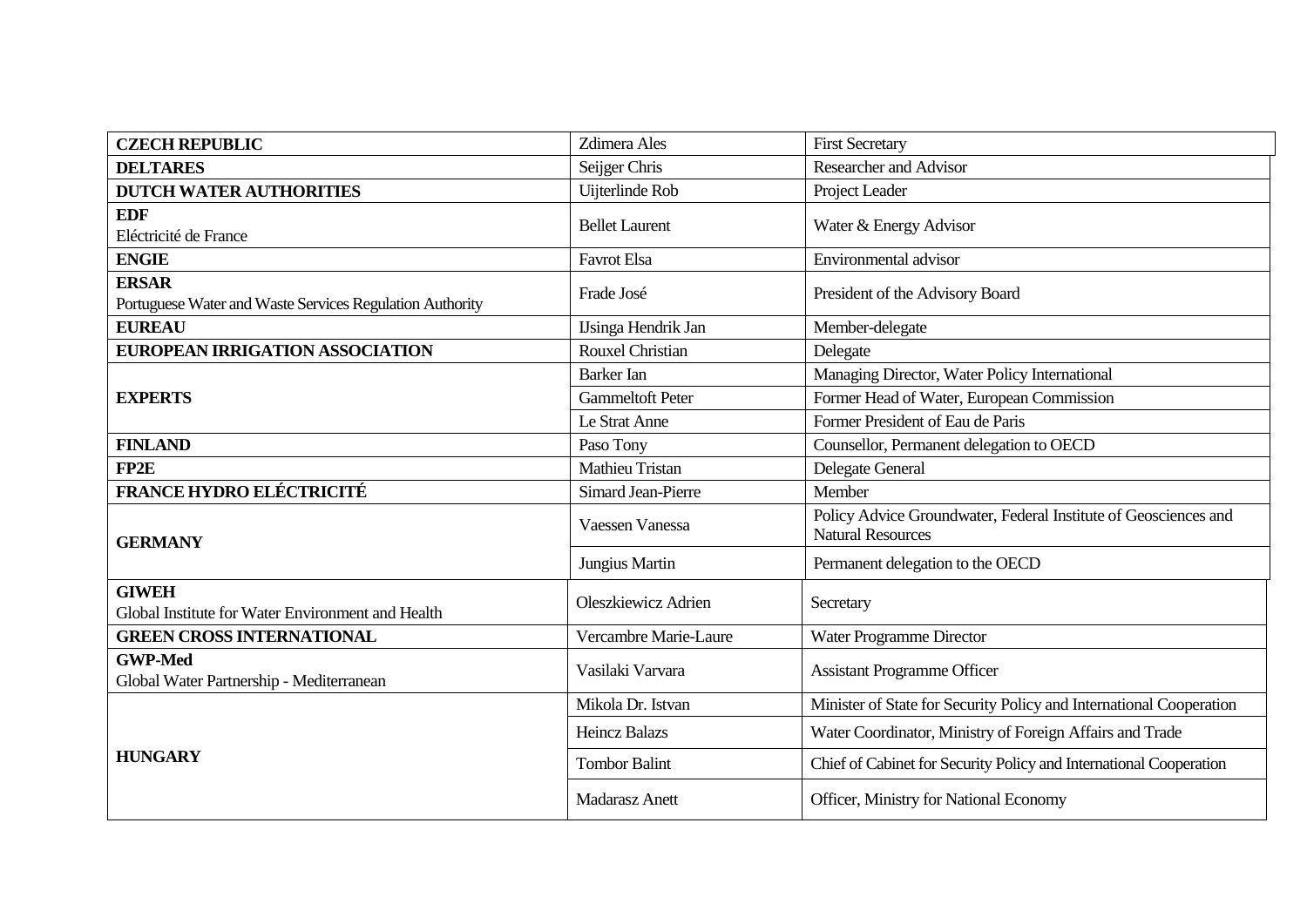| HUNGARIAN ENERGY AND PUBLIC UTILITY<br><b>REGULATORY AUTHORITY</b>                                          | Kisvardai Gabor        | <b>Head of Secretariat</b>                                                                              |
|-------------------------------------------------------------------------------------------------------------|------------------------|---------------------------------------------------------------------------------------------------------|
| <b>INBO</b><br><b>International Network of Basin Organisations</b>                                          | Donzier Jean-François  | <b>Director General</b>                                                                                 |
| <b>IRSTEA</b><br>Institut de recherche en sciences et technologies pour<br>l'environnement et l'agriculture | <b>Ferrand Nils</b>    | <b>Senior Research Fellow</b>                                                                           |
| <b>ISRAEL</b>                                                                                               | <b>Braun Laura</b>     | Permanent delegation of Israel to OECD                                                                  |
| <b>IWA</b><br><b>International Water Association</b>                                                        | Latorre Carolina       | Programmes Officer                                                                                      |
| <b>IWRA</b><br><b>International Water Resources Association</b>                                             | Soo Tom                | <b>Executive Director</b>                                                                               |
| <b>JAPAN</b>                                                                                                | Sado Chikako           | Deputy Director                                                                                         |
| Ministry of Land, Infrastructure, Transport and Tourism                                                     | Kitamura Tomokazu      | Counsellor                                                                                              |
| <b>KOREA</b>                                                                                                | Kim Taebyung           | Director, Ministry of Land, Infrastructure and Transport                                                |
|                                                                                                             | Kim Jae-don            | Assistant director at Water Resource Policy Division, Ministry of<br>Land, Infrastructure and Transport |
|                                                                                                             | Kim, Jae Eun           | Deputy Director, Ministry of Public Safety and Security                                                 |
|                                                                                                             | Ryu, Jina              | Assistant Director, Ministry of Public Safety and Security                                              |
|                                                                                                             | Han Haejin             | Research Fellow, Korea Environment Institute                                                            |
|                                                                                                             | Sunhwa Chung           | Korean Delegation to the OECD                                                                           |
| <b>K-WATER</b>                                                                                              | Lee Jongjeong          | Manager                                                                                                 |
| <b>LUXEMBURG</b><br>Ministry of Sustainable Development and Infrastructure                                  | Alves Bruno            | <b>Administrative Officer</b>                                                                           |
| <b>MURCIA WATER AGENCY</b>                                                                                  | Martinez Nieto Antonio | <b>Secretary General</b>                                                                                |
| <b>NATIONAL UNIVERSITY OF PUBLIC SERVICE (Hungary)</b>                                                      | Baranyai Gabor         | <b>Senior Research Fellow</b>                                                                           |
| <b>NETHERLANDS</b>                                                                                          | van Hulst Noé          | Ambassador to the OECD                                                                                  |
|                                                                                                             | van Lindert Ellen      | Policy officer, Ministry of Infrastructure and the Environment                                          |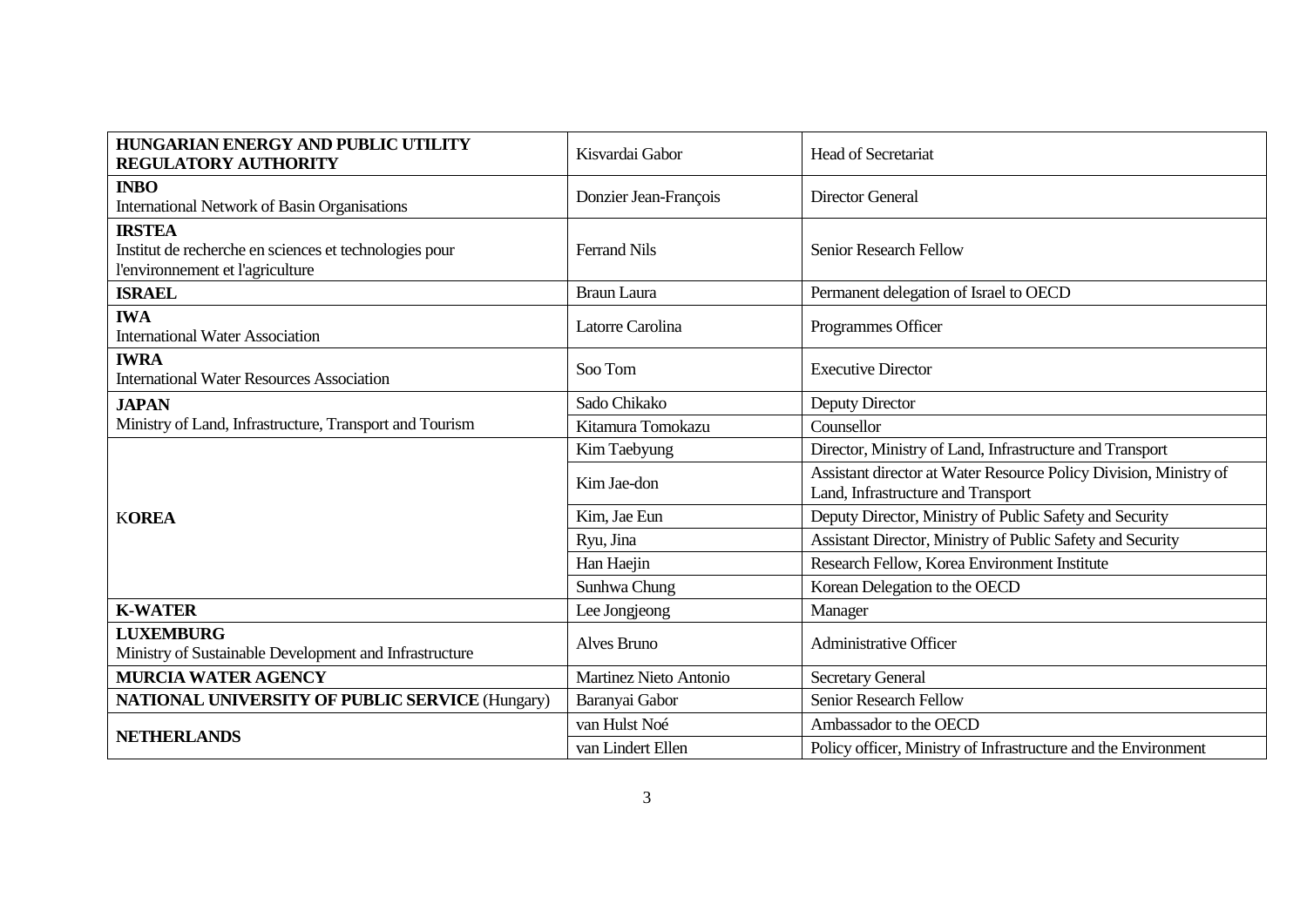| <b>NEW ZEALAND</b>                                                                                 | <b>Riley Rebekah</b>            | Deputy Permanent Representative to the OECD                                                                         |
|----------------------------------------------------------------------------------------------------|---------------------------------|---------------------------------------------------------------------------------------------------------------------|
|                                                                                                    | <b>Pielow Siobhan</b>           | Liaison officer, Permanent delegation to the OECD                                                                   |
| <b>OSCE</b><br>Organisation for Security and Cooperation in Europe                                 | Sehring Jenniver                | <b>Environmental Affairs Adviser</b>                                                                                |
| <b>POLAND</b><br>Ministry of Environment                                                           | Kopczynska Joanna               | Deputy Director of Department of Water Resources                                                                    |
|                                                                                                    | Nuncio Teresa                   | Board Advisor, Portuguese Environment Agency                                                                        |
| <b>PORTUGAL</b>                                                                                    | Areosa Feio Paulo               | Counsellor, Permanent delegation to OECD                                                                            |
| PORTUGUESE WATER PARTNERSHIP                                                                       | Correia Francisco               | <b>Full Professor and President</b>                                                                                 |
|                                                                                                    | Rathjen Jon                     | Team Leader - Water Industry Team                                                                                   |
| <b>SCOTLAND</b>                                                                                    | <b>Sutherland Alan</b>          | Chief Executive, Water Industry Commission                                                                          |
|                                                                                                    | <b>Russell Katherine</b>        | Director of Corporate Affairs & Strategy, Water Industry<br>Commission                                              |
|                                                                                                    | <b>McIntosh Anne</b>            | Strategic adviser, Water Industry Commission                                                                        |
|                                                                                                    | Downie Gordon                   | Partner, Regulation and Markets, Shepherd & Wedderburn                                                              |
| <b>SLOVAK REPUBLIC</b>                                                                             | Pazinkova Mariana               | <b>Third Secretary</b>                                                                                              |
| <b>SIAAP</b><br>Syndicat interdépartemental pour l'assainissement de l'agglomération<br>parisienne | Giacomoni Joakim                | Responsable des relations Internationales                                                                           |
| <b>SIWI</b>                                                                                        | Tropp Hakan                     | <b>Managing Director</b>                                                                                            |
| Stockholm International Water Institute                                                            | Sjodin Johanna                  | Programme Officer                                                                                                   |
| <b>SPAIN</b>                                                                                       | Wert José Ignacio               | Ambassador of Spain to OECD                                                                                         |
|                                                                                                    | Mombiela Muruzábal<br>Francisco | General Directorate for Rural Development and Forestry Policy,<br>Ministry of Agriculture, Food and the Environment |
|                                                                                                    | Estrela Teodoro                 | Head of the Hydrological Planning Department                                                                        |
|                                                                                                    | <b>Guiffant Pascale</b>         | Sustainable Development and Reputation Deputy Director                                                              |
| <b>SUEZ</b>                                                                                        | Leclerc Joannie                 | Dialogue and governance manager                                                                                     |
|                                                                                                    | <b>Guilbert Aurore</b>          | Sustainable Development Projects Manager                                                                            |
| <b>THE OPEN UNIVERSITY (United Kingdom)</b>                                                        | <b>Collins Kevin</b>            | Senior Lecturer in Systems & Environment                                                                            |
| <b>TRANSPARENCY INTERNATIONAL</b>                                                                  | <b>OLeary Donal</b>             | Senior Advisor                                                                                                      |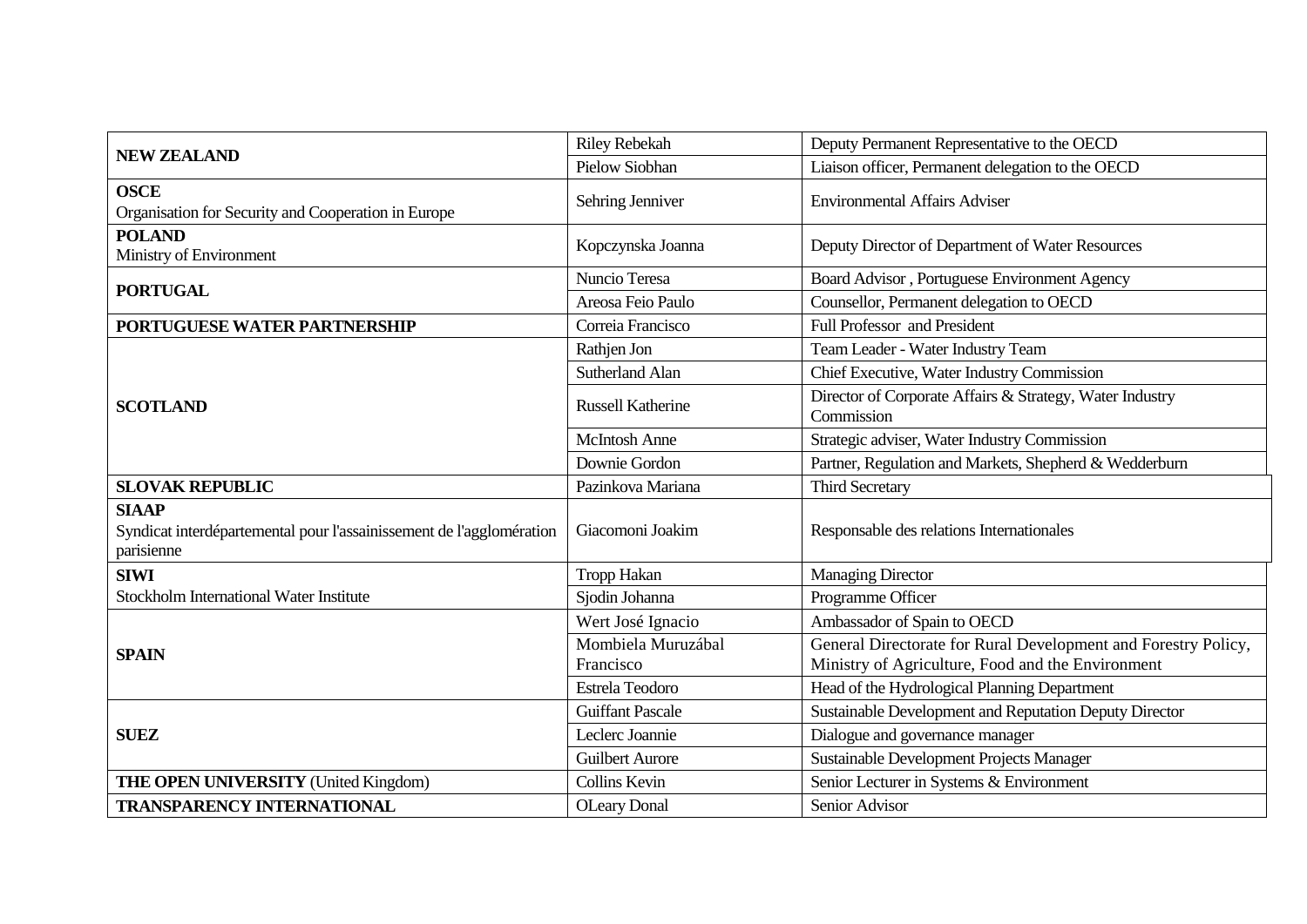|                                                                    | <b>Bayrak Yunus Emre</b> | Counsellor                                                    |
|--------------------------------------------------------------------|--------------------------|---------------------------------------------------------------|
| <b>TURKEY</b>                                                      | Cubukcu Yavuz            | <b>Environment Advisor</b>                                    |
|                                                                    | <b>Tuncer Erdem</b>      | Counsellor                                                    |
| <b>UNITED KINGDOM</b>                                              | <b>Hewitt Daniel</b>     | Social Affairs Policy Advisor, Permanent delegation to OECD   |
| <b>UNITED STATES</b>                                               | Salerno Lillian          | Deputy Under Secretary for the Rural Development Mission Area |
|                                                                    | Murray Adam              | <b>US-OECD Governance Advisor</b>                             |
| <b>UNECE</b><br>United Nations Economic Commission for Europe      | Lipponen Annukka         | <b>Environmental Affairs Officer</b>                          |
| <b>UNESCO-IHP</b>                                                  | Dumont Aurélien          | Consultant                                                    |
| <b>UNIVERSITY OF DUNDEE</b>                                        | Hendry Sarah             | Lecturer in Law                                               |
| UNIVERSITY OF PARIS - PANTHEON-SORBONNE                            | Menard Claude            | Professor                                                     |
| UN WATER DECADE PROGRAMME                                          | Maestu Josefina          | Director                                                      |
| <b>UTRECHT UNIVERSITY</b>                                          | Hartmann Thomas          | <b>Assistant Professor</b>                                    |
| <b>VEOLIA</b>                                                      | Gatel Dominique          | Director for institutional relations/water                    |
| <b>WATER AUTHORITY OF VECHTSTROMEN (Netherlands)</b>               | <b>Bressers Nanny</b>    | Project leader                                                |
| <b>WIN</b><br><b>Water Integrity Network</b>                       | <b>Bastemeijer Teun</b>  | Chief Advisor Strategy and programmes                         |
| <b>WATER-SOLIDARITY EUROPE</b>                                     | White Maggie             | Secretary General, International Secretariat for              |
| <b>WATER YOUTH NETWORK</b>                                         | Lerebours Alix           | <b>Board Member</b>                                           |
| <b>WBCSD</b><br>World Business Council for Sustainable Development | Cramwinckel Joppe        | <b>Director Water</b>                                         |
| <b>WHO</b><br>World Health Organization                            | Gore Fiona               | <b>Team Leader</b>                                            |
| <b>WORLD WATER COUNCIL</b>                                         | Gaillard-Picher Dani     | Director of Policy and Programs                               |
| <b>WWF INTERNATIONAL</b>                                           | Li Lifeng                | Director, Freshwater Programme                                |